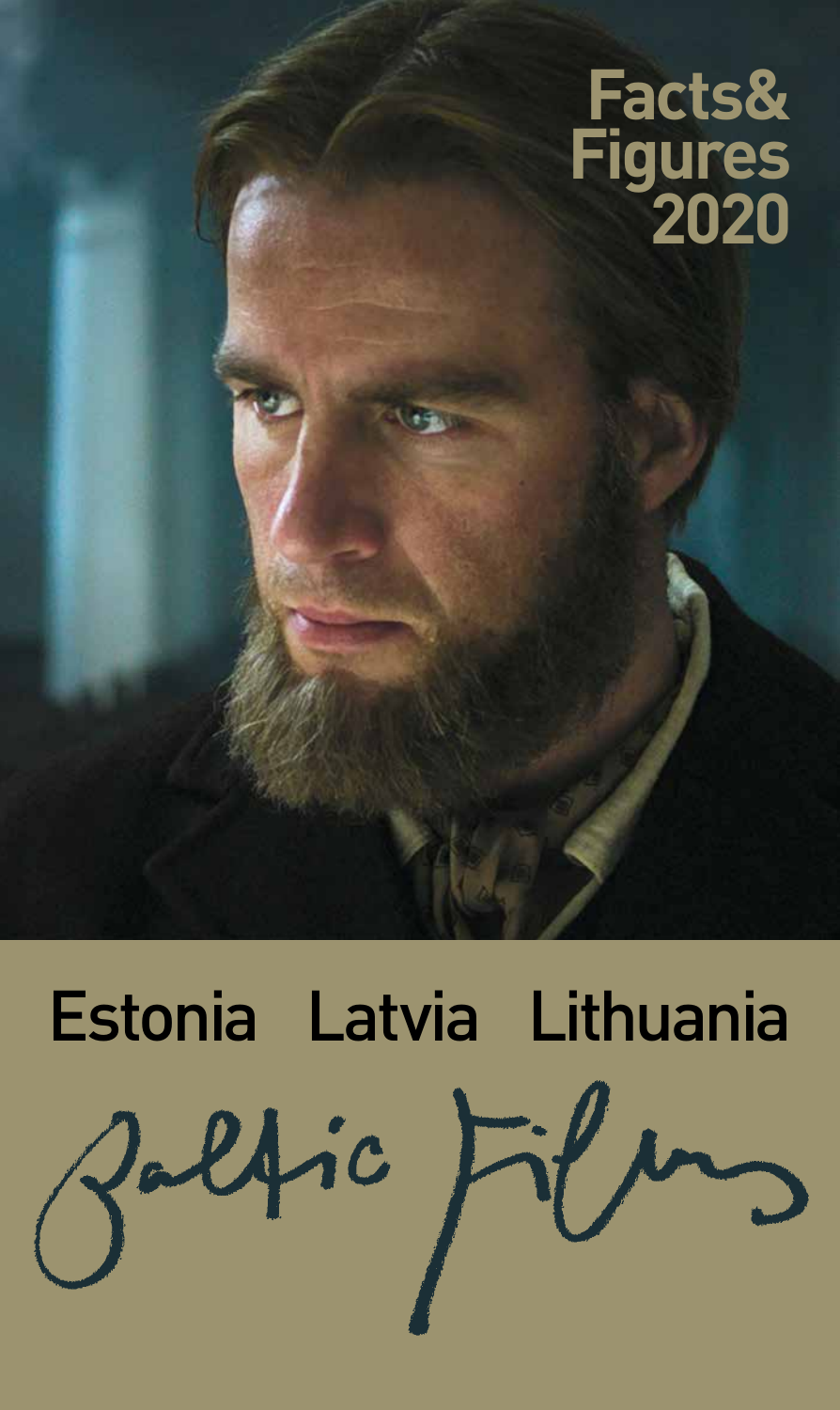## Estonia **Facts&**

#### **ANNUAL STATE SUPPORT FOR FILM INDUSTRY 2016-2020**

|      | Ministry of<br>Culture | Cultural<br>Endowment | Estonian<br>Film Institute | Total      |
|------|------------------------|-----------------------|----------------------------|------------|
|      | <b>EUR</b>             | <b>EUR</b>            | <b>EUR</b>                 | <b>EUR</b> |
| 2016 | 640000                 | 2004779               | 7745833*                   | 10 390 612 |
| 2017 | 685000                 | 2 153 824             | 9628178*                   | 12 467 002 |
| 2018 | 745000                 | 2029101               | 9 148 057*                 | 11 922 158 |
| 2019 | 965000                 | 2 130 523             | 7649395                    | 10744918   |
| 2020 | 950 405                | 2 150 538             | 8 3 3 1 3 0 1              | 11 432 244 |

\*Incl. Estonian Republic 100 Years film support

#### **CINEMA PREMIERES 2015-2019**

|      | Domestic | European | <b>USA</b> | Other | Total |
|------|----------|----------|------------|-------|-------|
| 2015 | 32       | 113      | 119        | 12    | 276   |
| 2016 | 18       | 136      | 111        | 13    | 278   |
| 2017 | 21       | 139      | 87         | 32    | 279   |
| 2018 | 28       | 152      | 106        | 22    | 308   |
| 2019 | 30       | 154      | 101        | 29    | 314   |

#### **DOMESTIC FILMS PRODUCED 2015-2019**

|      | Fiction<br>features                                           | Animated<br>shorts | <b>Documentaries</b> | Fiction<br>shorts | Total |  |  |
|------|---------------------------------------------------------------|--------------------|----------------------|-------------------|-------|--|--|
| 2015 | 7                                                             | 5                  | 43                   | 8                 | 63    |  |  |
| 2016 | 10                                                            | 8                  | 21                   |                   | 40    |  |  |
| 2017 | 14                                                            | 5                  | 31                   | 3                 | 53    |  |  |
| 2018 | 15                                                            | 3                  | 28                   | 8                 | 54    |  |  |
| 2019 | $14*$                                                         | 7                  | 32                   | 3                 | 56    |  |  |
|      | *Incl. 2 feature length animated films & 4 min co-productions |                    |                      |                   |       |  |  |

#### **NUMBER OF CINEMAS 2015-2019**

|      | Screening<br>places (all) | Cinemas | Multiplex<br>cinemas | <b>Screens</b><br>(all) | 3D<br>screens | Digital<br>screens |
|------|---------------------------|---------|----------------------|-------------------------|---------------|--------------------|
| 2015 | 49                        | 11      | 4                    | 81                      | 27            | 56                 |
| 2016 | 50                        | 12      | 5                    | 87                      | 33            | 62                 |
| 2017 | 52                        | 16      | 6                    | 98                      | 33            | 62                 |
| 2018 | 54                        | 18      | 7                    | 104                     | 39            | 80                 |
| 2019 | 56                        | 20      | 8                    | 111                     | 44            | 89                 |



Class Reunion 3

#### **TOP TEN 2019**

|     | Title                                      | Country of<br>Origin | Admissions GBO EUR |         | Format |
|-----|--------------------------------------------|----------------------|--------------------|---------|--------|
|     | Tõde ja õigus/Truth and Justice            | <b>EE</b>            | 267 588            | 1555491 |        |
| 2.  | Klassikokkutulek 3/Class Reunion 3         | <b>EE</b>            | 122 146            | 751 532 |        |
| 3.  | The Lion King                              | US                   | 112606             | 646566  | 3D     |
| 4.  | Secret Life of Pets 2                      | US                   | 109 364            | 547745  | 3D     |
| 5.  | Joker                                      | US                   | 100 423            | 700 702 |        |
| 6.  | Frozen 2                                   | US                   | 98 506             | 567481  | 3D     |
| 7.  | Ott Tänak: The Movie (DOC)                 | <b>EE</b>            | 96 232             | 568 671 |        |
| 8.  | How to Train Your Dragon: The Hidden World | US                   | 89766              | 483315  | 3D     |
| 9.  | Avengers: Endgame                          | US                   | 88 958             | 632518  | 3D     |
| 10. | Vanamehe film/Old Man Cartoon Movie        | EE                   | 86649              | 559023  |        |

#### **FILMS SCREENED (all) 2015-2019**

| Domestic films      |    |                |                      |       |  |  |
|---------------------|----|----------------|----------------------|-------|--|--|
| Admissions<br>Films |    | <b>GBO EUR</b> | Market<br>share adm. |       |  |  |
| 2015                | 64 | 350 635        | 1435253              | 11,33 |  |  |
| 2016                | 21 | 347036         | 1784600              | 10,54 |  |  |
| 2017                | 28 | 282421         | 1542174              | 8.04  |  |  |
| 2018                | 39 | 648585         | 3 3 5 1 4 0 3        | 17.85 |  |  |
| 2019                | 58 | 848266         | 4859602              | 23.00 |  |  |

#### European (non-domestic) Films Admissions GBO EUR Market share adm. 2015 159 701 793 3 410 303 21,91 2016 199 664 212 3 402 291 20,19 2017 179 834 503 4 460 508 23,77 2018 201 1 072 731 5 992 136 29,55 2019 199 670 352 3 699 190 18,19

|      | Films | Admissions | <b>GBO EUR</b> | Market<br>share adm. |
|------|-------|------------|----------------|----------------------|
| 2015 | 140   | 1961698    | 10 263 837     | 63.42                |
| 2016 | 138   | 2 144 186  | 11 595 452     | 64.25                |
| 2017 | 111   | 1933029    | 10 760 430     | 55.05                |
| 2018 | 138   | 1712875    | 10 104 050     | 47.17                |
| 2019 | 136   | 1874035    | 11 475 445     | 50.85                |

USA

#### Films Admissions GBO EUR Market share adm. 2015 16 79 156 457 346 2,56 2016 19 165 316 882 994 5,02 2017 37 460 979 2 636 372 13,13 2018 26 197 030 1 183 109 5,43 2019 35 293 175 1 766 151 7,96

**Other** 

Total All Films

|      | Films | Admissions    | <b>GBO EUR</b> | Adm. per<br>capita |
|------|-------|---------------|----------------|--------------------|
| 2015 | 379   | 3093281       | 15 566 739     | 2,36               |
| 2016 | 377   | 3 2 9 0 7 5 0 | 17 665 337     | 2.54               |
| 2017 | 355   | 3510932       | 19 399 484     | 2.67               |
| 2018 | 404   | 3631221       | 20 630 322     | 2.75               |
| 2019 | 428   | 3685828       | 21800387       | 2,78               |

#### **AVERAGE TICKET PRICE 2015-2019**

|      | <b>EUR</b> |
|------|------------|
| 2015 | 5,00       |
| 2016 | 5,37       |
| 2017 | 5,53       |
| 2018 | 5,68       |
| 2019 | 5.91       |
|      |            |

### **Figures 2020**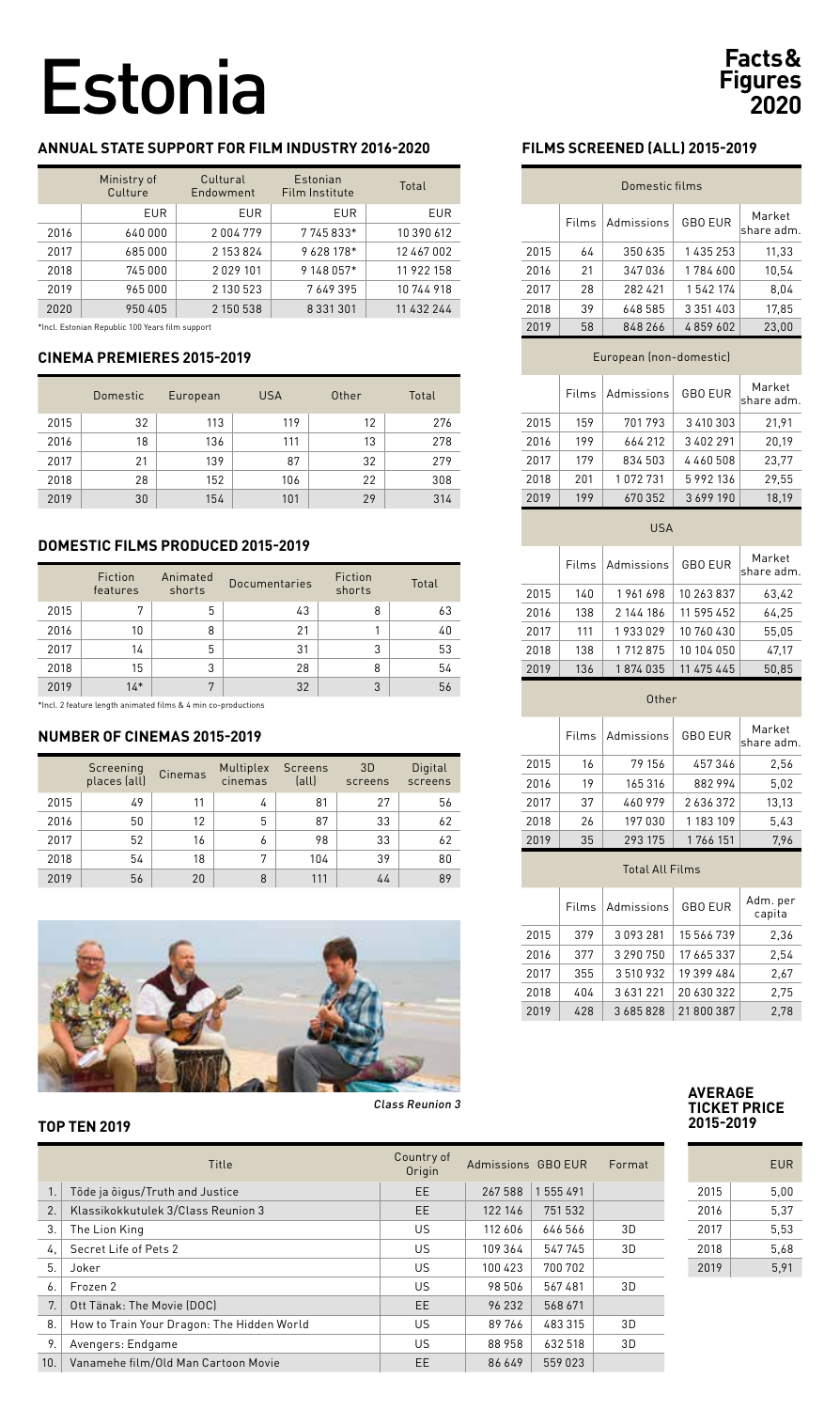## Latvia **Facts&**

#### **ANNUAL STATE SUPPORT FOR FILM INDUSTRY 2016-2020**

|      | National Film Centre<br>of Latvia | <b>Culture Capital</b><br>Foundation | Total      |
|------|-----------------------------------|--------------------------------------|------------|
|      | <b>EUR</b>                        | EUR                                  | <b>EUR</b> |
| 2016 | 5 862 587*                        | 907800                               | 6770387    |
| 2017 | 9795965*                          | 666 273                              | 10 462 238 |
| 2018 | 6 012 776*                        | 996 685                              | 7009461    |
| 2019 | 5462576                           | 934803                               | 6397379    |
| 2020 | 6327869                           | 954987                               | 7 211 356  |

\*Incl. Latvian Republic 100 Years film support

#### **CINEMA PREMIERES 2015-2019**

|      | Domestic | European | <b>USA</b> | Other | Total |
|------|----------|----------|------------|-------|-------|
| 2015 | 25       | 116      | 133        | 16    | 291   |
| 2016 | 18       | 92       | 123        | 9     | 242   |
| 2017 | 22       | 99       | 122        | 12    | 255   |
| 2018 | 30       | 110      | 116        | 15    | 271   |
| 2019 | 37       | 101      | 112        | 16    | 267   |

#### **DOMESTIC FILMS PRODUCED 2015-2019**

|      | Fiction<br>features                                           | Animated<br>shorts | Documentaries | Fiction<br>shorts | Total |  |  |
|------|---------------------------------------------------------------|--------------------|---------------|-------------------|-------|--|--|
| 2015 | 3                                                             | 11                 | 23            | 16                | 56    |  |  |
| 2016 | 7                                                             | 6                  | 23            | 6                 | 42    |  |  |
| 2017 | 6                                                             | 8                  | 29            | $\mathfrak{p}$    | 45    |  |  |
| 2018 | 11                                                            | 6                  | 30            |                   | 48    |  |  |
| 2019 | $18*$                                                         | 4                  | 32            | 5                 | 59    |  |  |
|      | *Incl. 3 feature length animated films & 4 min co-productions |                    |               |                   |       |  |  |

#### **NUMBER OF CINEMAS 2015-2019**

|      | Screening<br>places (all) | Cinemas | Multiplex<br>cinemas | <b>Screens</b><br>(all) | 3D<br>screens | Digital<br>screens |
|------|---------------------------|---------|----------------------|-------------------------|---------------|--------------------|
| 2015 | 22                        | 16      | 4                    | 58                      | 25            | 57                 |
| 2016 | 25                        | 18      | 4                    | 62                      | 25            | 60                 |
| 2017 | 23                        | 18      | 4                    | 61                      | 25            | 60                 |
| 2018 | 27                        | 19      | 4                    | 66                      | 28            | 65                 |
| 2019 | 34                        | 20      | 5                    | 81                      | 36            | 72                 |



#### **FILMS SCREENED (all) 2015-2019**

| Domestic films |       |            |                |                       |  |  |
|----------------|-------|------------|----------------|-----------------------|--|--|
|                | Films | Admissions | <b>GBO EUR</b> | Market<br>lshare adm. |  |  |
| 2015           | 91    | 90 128     | 239 465        | 3,81                  |  |  |
| 2016           | 33    | 185 782    | 656 670        | 7,38                  |  |  |
| 2017           | 28    | 194 083    | 736976         | 7.84                  |  |  |
| 2018           | 48    | 556832     | 2503019        | 22,06                 |  |  |
| 2019           | 54    | 548938     | 2504132        | 20.16                 |  |  |

#### European (non-domestic)

|      | Films | Admissions | <b>GBO EUR</b> | Market<br>share adm |  |  |
|------|-------|------------|----------------|---------------------|--|--|
| 2015 | 257   | 446894     | 2022661        | 18.87               |  |  |
| 2016 | 117   | 357470     | 1 724 778      | 14.21               |  |  |
| 2017 | 112   | 438 725    | 2 2 3 8 7 2 6  | 17,71               |  |  |
| 2018 | 140   | 344 483    | 1803128        | 13,65               |  |  |
| 2019 | 117   | 356 645    | 1985625        | 13,09               |  |  |
| USA  |       |            |                |                     |  |  |

|      | <b>Films</b> | Admissions | <b>GBO EUR</b> | Market<br>share adm. |
|------|--------------|------------|----------------|----------------------|
| 2015 | 165          | 1769337    | 8 690 753      | 74.71                |
| 2016 | 146          | 1962126    | 9777866        | 77.98                |
| 2017 | 142          | 1757963    | 9469882        | 70.97                |
| 2018 | 142          | 1552830    | 8 658 161      | 61,53                |
| 2019 | 130          | 1765099    | 10 211 619     | 64.81                |
|      |              |            |                |                      |

**Other** 

#### Films Admissions GBO EUR Market share adm. 2015 45 62 019 289 007 2,62 2016 13 10 881 50 406 0,43 2017 13 86 180 414 913 3,48 2018 15 69 455 329 655 2,75 2019 19 52 740 261 302 1,94

#### Total All Films

|      | Films  | Admissions | <b>GBO EUR</b> | Adm. per<br>capita |
|------|--------|------------|----------------|--------------------|
| 2015 | 557    | 2368378    | 11 241 887     | 1,20               |
| 2016 | $309*$ | 2516259    | 12 209 719     | 1.28               |
| 2017 | 295*   | 2 476 951  | 12860497       | 1.27               |
| 2018 | $345*$ | 2523600    | 13 293 972     | 1.30               |
| 2019 | $320*$ | 2723422    | 14 962 678     | 1.43               |

\*Excl. film festival screenings

#### **AVERAGE 2015-2019**

#### **TOP TEN 2019**

|     | Title                                      | Country of Origin Admissions |         | <b>GBO EUR</b> | Format |
|-----|--------------------------------------------|------------------------------|---------|----------------|--------|
|     | Dvēselu putenis/Blizzard of Souls          | LV                           | 226 984 | 1 143 826      |        |
| 2.  | The Lion King                              | US                           | 109821  | 591 195        | 3D     |
| 3.  | How to Train Your Dragon: The Hidden World | US                           | 101 182 | 527429         | 3D     |
| 4.  | Secret Life of Pets 2                      | US                           | 95487   | 445 267        | 3D     |
| 5.  | Joker                                      | US                           | 86599   | 560 693        |        |
| 6.  | Frozen 2                                   | US                           | 82 901  | 443240         | 3D     |
| 7.  | Klases salidojums/Class Reunion            | LV                           | 80 967  | 391574         |        |
| 8.  | Avengers: Endgame                          | US                           | 72596   | 509 102        | 3D     |
| 9.  | Abominable                                 | US/CN                        | 57404   | 292388         | 3D     |
| 10. | Once Upon a Time in Hollywood              | US                           | 51 675  | 332534         |        |

## **TICKET PRICE**

|      | <b>EUR</b> |
|------|------------|
| 2015 | 4.81       |
| 2016 | 4.85       |
| 2017 | 5,19       |
| 2018 | 5,27       |
| 2019 | 5.49       |

### **Figures 2020**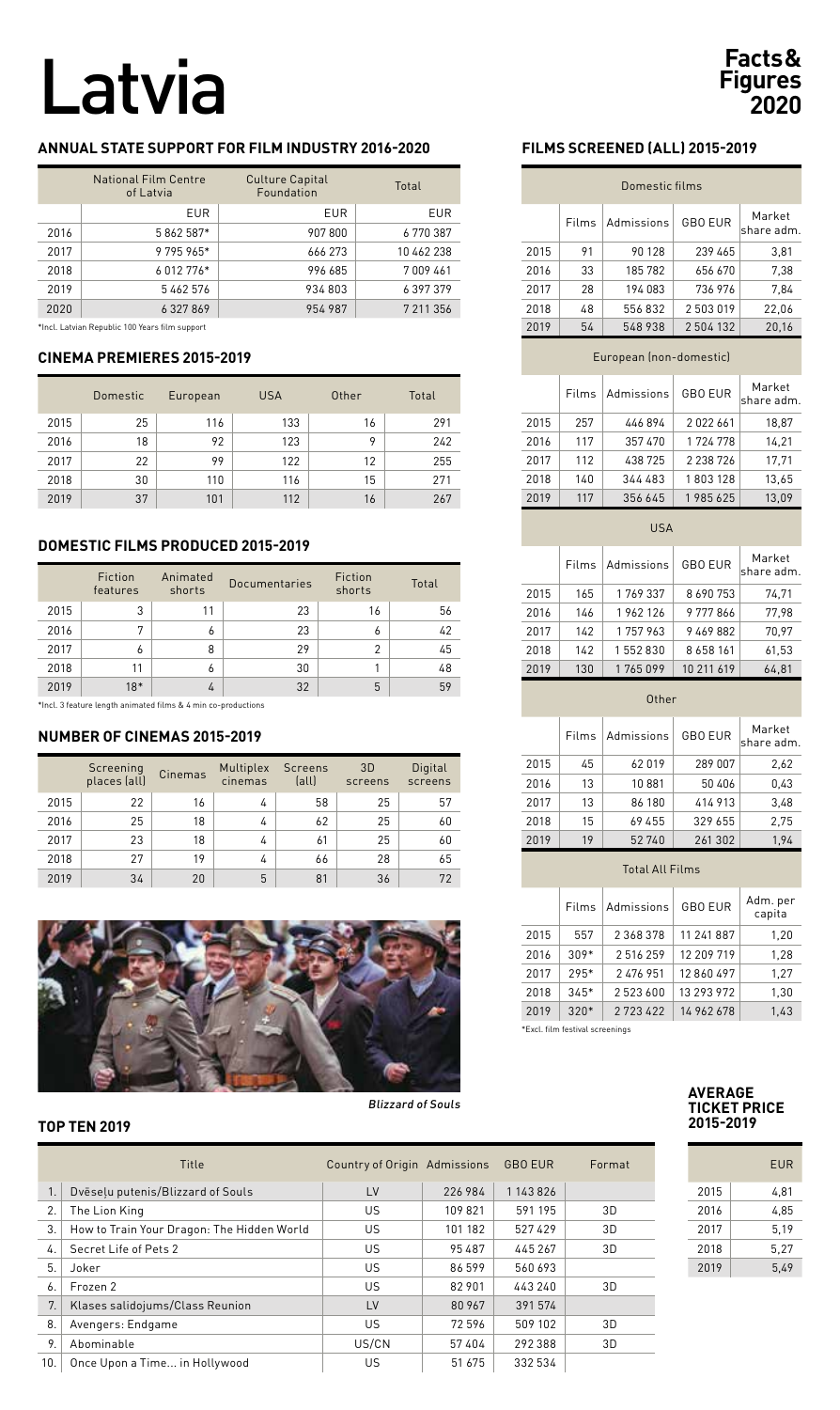## Lithuania **Facts&**

#### **ANNUAL STATE SUPPORT FOR FILM INDUSTRY 2016-2020**

|      | Lithuanian Film Centre | Total      |
|------|------------------------|------------|
|      | <b>EUR</b>             | <b>EUR</b> |
| 2016 | 3519000                | 3519000    |
| 2017 | 4619000                | 4619000    |
| 2018 | 6 4 2 3 0 0 0          | 6 423 000  |
| 2019 | 6431000                | 6431000    |
| 2020 | 6441000                | 6441000    |

#### **CINEMA PREMIERES 2015-2019**

|      | Domestic | European | <b>USA</b> | Other | Total |
|------|----------|----------|------------|-------|-------|
| 2015 | 10       | 82       | 112        | 8     | 212   |
| 2016 | 13       | 69       | 128        | 7     | 217   |
| 2017 | 11       | 92       | 124        | 9     | 236   |
| 2018 | 21       | 124      | 139        | 15    | 299   |
| 2019 | 27       | 134      | 107        | 20    | 288   |

#### **DOMESTIC FILMS PRODUCED 2015-2019**

|      | Fiction<br>features | Animated<br>shorts | Documentaries | Fiction<br>shorts | Total |
|------|---------------------|--------------------|---------------|-------------------|-------|
| 2015 | 11                  | 4                  | 11            | o                 | 35    |
| 2016 | 21                  | 10                 | 18            | 9                 | 58    |
| 2017 | 15                  | 7                  | 5             | 14                |       |
| 2018 | 21                  | 7                  | 22            | 4                 | 54    |
| 2019 | $17*$               | 7                  | 16            | 12                | 52    |

\*Incl. 2 min co-productions

#### **NUMBER OF CINEMAS 2015-2019**

|      | Screening<br>places (all) | Cinemas | Multiplex<br>cinemas | <b>Screens</b> | 3D<br>screens | Digital<br>screens |
|------|---------------------------|---------|----------------------|----------------|---------------|--------------------|
| 2015 | 42                        | 32      | 10                   | 95             | n/a           | 44                 |
| 2016 | 39                        | 29      | 10                   | 79             | 25            | 54                 |
| 2017 | 39                        | 29      | 10                   | 79             | 25            | 54                 |
| 2018 | 39                        | 28      | 10                   | 84             | 25            | 54                 |
| 2019 | 37                        | 26      | 10                   | 82             | 25            | 54                 |



Nova Lituania

#### **TOP TEN 2019**

|     | Title                                      | Country of Origin Admissions |         | <b>GBO EUR</b> | Format |
|-----|--------------------------------------------|------------------------------|---------|----------------|--------|
|     | Pats sau milijonierius/Fake Millionaire    | LT                           | 204860  | 1 2 5 9 2 6 2  |        |
| 2.  | Joker                                      | US                           | 155 986 | 982356         |        |
| 3.  | The Lion King                              | US                           | 154 363 | 815863         | 3D     |
| 4.  | How to Train Your Dragon: The Hidden World | US                           | 134 218 | 674098         | 3D     |
| 5.  | Ir visi ju vyrai/And All the Men           | LT                           | 121 123 | 690896         |        |
| 6.  | Secret Life of Pets 2                      | US                           | 111 307 | 522 173        | 3D     |
| 7.  | Frozen 2                                   | US                           | 99784   | 511 961        | 3D     |
| 8.  | Avengers: Endgame                          | US                           | 92523   | 566245         | 3D     |
| 9.  | Pasmerkti, Kauno romanas                   | LT                           | 88763   | 508889         |        |
| 10. | Once Upon a Time in Hollywood              | US                           | 76044   | 457353         |        |

#### **FILMS SCREENED (all) 2015-2019**

| Domestic films |       |            |                |                       |
|----------------|-------|------------|----------------|-----------------------|
|                | Films | Admissions | <b>GBO EUR</b> | Market<br>lshare adm. |
| 2015           | 21    | 465370     | 2 126 232      | 13.81                 |
| 2016           | 17    | 699 207    | 3463809        | 19.50                 |
| 2017           | 13    | 861827     | 4527528        | 21,47                 |
| 2018           | 26    | 1 173 713  | 6 250 538      | 27,51                 |
| 2019           | 35    | 788 284    | 4417603        | 19,03                 |

### European (non-domestic)

|      | Films | Admissions | <b>GBO EUR</b> | Market<br>share adm. |
|------|-------|------------|----------------|----------------------|
| 2015 | 118   | 638345     | 2740575        | 17.80                |
| 2016 | 104   | 336493     | 1509654        | 8,50                 |
| 2017 | 110   | 528 081    | 2367564        | 13.16                |
| 2018 | 150   | 555895     | 2658350        | 13,03                |
| 2019 | 183   | 715349     | 3546828        | 17.27                |
| USA  |       |            |                |                      |

|      | Films | Admissions | <b>GBO EUR</b> | Market<br>share adm. |
|------|-------|------------|----------------|----------------------|
| 2015 | 135   | 2 132 821  | 10077136       | 65,48                |
| 2016 | 162   | 2 613 001  | 12 671 608     | 71,50                |
| 2017 | 158   | 2593630    | 13 160 705     | 64.62                |
| 2018 | 160   | 2454136    | 13 167 184     | 57.53                |
| 2019 | 140   | 2469818    | 13 695 929     | 59.63                |
|      |       |            |                |                      |

**Other** 

#### Films Admissions GBO EUR Market share adm. 2015 16 93 982 447 963 2,91 2016 8 19 576 79 198 0,50 2017 9 30 387 146 298 0,76 2018 15 82 298 368 039 1,93 2019 21 168 449 834 905 4,07

Total All Films

|      | Films | Admissions    | <b>GBO EUR</b> | Adm. per<br>capita |
|------|-------|---------------|----------------|--------------------|
| 2015 | 290   | 3 3 3 0 5 1 8 | 15 391 905     | 1.13               |
| 2016 | 291   | 3668370       | 17 724 516     | 1,29               |
| 2017 | 290   | 4013925       | 20 20 20 95    | 1,43               |
| 2018 | 351   | 4266042       | 22 444 111     | 1.53               |
| 2019 | 379   | 4 141 900     | 22 495 265     | 1.48               |

#### **AVERAGE TICKET PRICE 2015-2019**

| 2015<br>4,62 |
|--------------|
| 2016<br>4.83 |
| 2017<br>5.03 |
| 5,26<br>2018 |
| 2019<br>5,43 |

### **Figures 2020**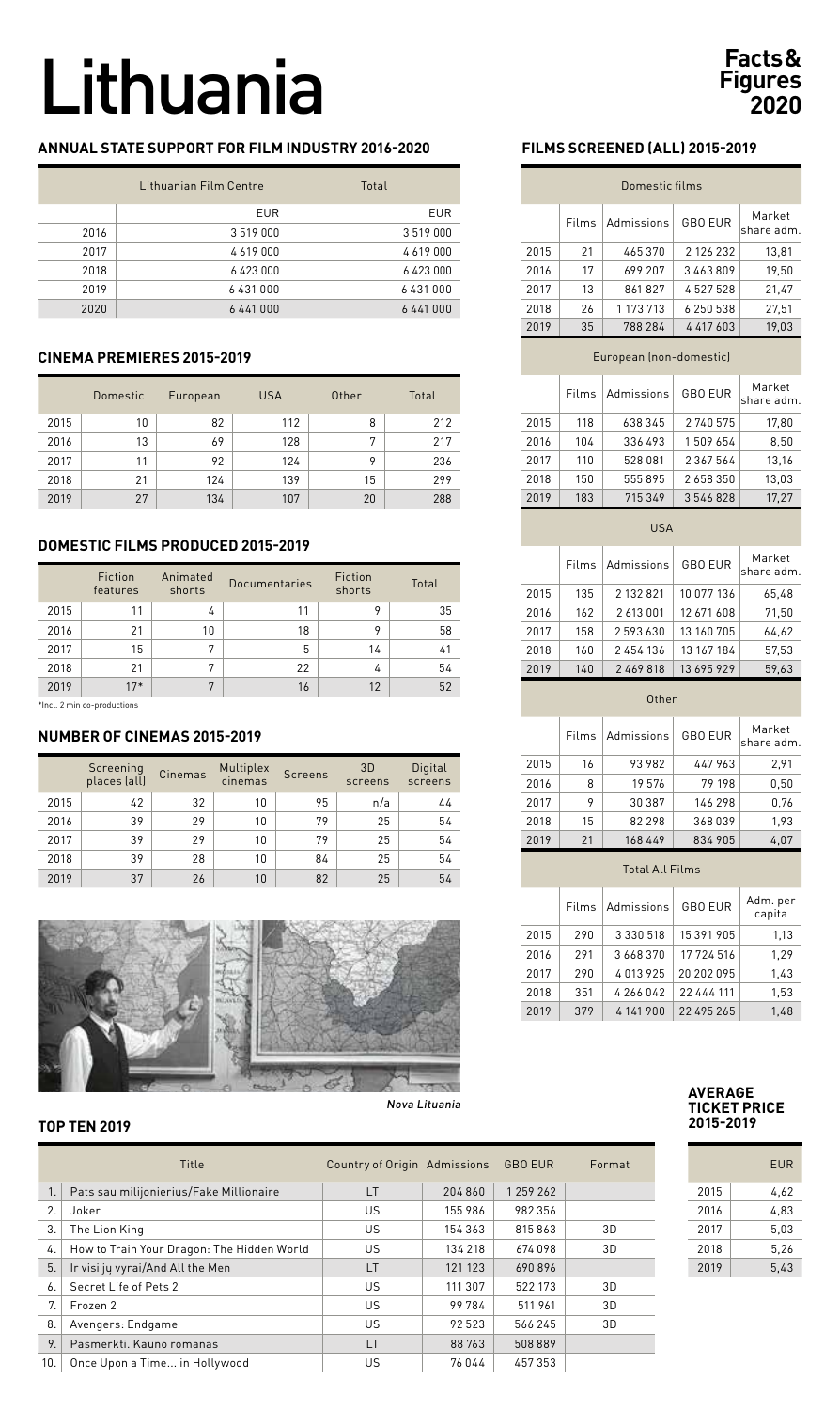## ESTONIAN FICTION FEATURES RELEASED 2018-2019 **Baltic Fiction Films**

| <b>Original Title</b>                 | <b>English Title</b>                     | <b>Director</b>                      | Co-production Year of |         |
|---------------------------------------|------------------------------------------|--------------------------------------|-----------------------|---------|
|                                       |                                          |                                      | countries             | Release |
| Tõde ja õigus                         | Truth and Justice                        | <b>Tanel Toom</b>                    |                       | 2019    |
| Skandinaavia vaikus                   | Scandinavian Silence                     | Martti Helde                         | FR/BE                 | 2019    |
| Klassikokkutulek 3. Ristiisad         | <b>Class Reunion 3</b>                   | René Vilbre                          |                       | 2019    |
| Lotte ja kadunud lohed                | Lotte and the Lost Dragons               | Janno Põldma, Heiki Ernits           | LV                    | 2019    |
| Vanamehe film                         | Old Man Cartoon Movie                    | Mikk Mägi, Oskar Lehemaa             |                       | 2019    |
| Johannes Pääsukese tõeline elu        | Self-Made Cameraman                      | Hardi Volmer                         |                       | 2019    |
| Mehed                                 | Men                                      | Gerda Kordemets                      |                       | 2019    |
| Kohtunik                              | Your Honor                               | Andres Puustusmaa                    | <b>RU</b>             | 2019    |
| Maria paradiis                        | Maria's Paradise                         | Zaida Bergoth                        | F1                    | 2019    |
| Ükssarvik                             | <b>Chasing Unicorns</b>                  | Rain Rannu                           |                       | 2019    |
| Kõhedad muinaslood                    | Eerie Fairy Tales                        | Mart Sander                          |                       | 2019    |
| Ühemeheshow                           | Chuck Band Show                          | Al Wallcat                           |                       | 2019    |
| Jeesus juhatab sind kiirteele         | Jesus Shows You the Way to Highway       | Miguel Llanso                        | ES/LT/ET/LV           | 2019    |
| Kiirtee põrgusse                      | Highway to Hell                          | Urmas E. Liiv                        |                       | 2019    |
| Pilvede all. Neljas õde               | The Fourth Sister. Under the Clouds      | <b>Toomas Kirss</b>                  |                       | 2018    |
| Klassikokkutulek 2. Pulmad ja matused | Class Reunion 2: A Wedding and a Funeral | René Vilbre                          |                       | 2018    |
| Seltsimees laps                       | The Little Comrade                       | Moonika Siimets                      |                       | 2018    |
| Portugal                              | Portugal                                 | Lauri Lagle                          |                       | 2018    |
| Tuliliilia                            | Fire Lily                                | Maria Avdjushko                      | FR/BE                 | 2018    |
| Võta või jäta                         | Take It or Leave It                      | Liina Trishkina-Vanhatalo            |                       | 2018    |
| Kapten Morten lollide laeval          | Captain Morten and the Spider Queen      | Kaspar Jancis                        | IE/BE                 | 2018    |
| Mees, kes üllatas kõiki               | The Man Who Surprised Everyone           | Natasha Merkulova.<br>Aleksey Chupov | RU/FR                 | 2018    |
| Põrgu Jaan                            | The Riddle of Jaan Niemand               | Kaur Kokk                            |                       | 2018    |
| Mihkel                                | Mihkel                                   | Ari Alexander Ergis<br>Magnusson     | IS/NO                 | 2018    |
| Oigus õnnele                          | Deserved Happiness                       | <b>Toomas Kirss</b>                  |                       | 2018    |
| Elu hammasratastel                    | Living the Dream                         | Henrik Normann                       |                       | 2018    |
| Eia jõulud Tondikakul                 | <b>Phantom Owl Forest</b>                | Anu Aun                              |                       | 2018    |
| Lõbus perekond                        | <b>Funny Family</b>                      | Mihhail Pogosov                      | <b>RU</b>             | 2018    |

#### **LATVIAN FICTION FEATURES RELEASED 2018-2019**

| 1906                                | 1906                                        | Gatis Smits                 |          | 2019 |
|-------------------------------------|---------------------------------------------|-----------------------------|----------|------|
| <b>Blakus</b>                       | Side by Side                                | Alise Zarina                |          | 2019 |
|                                     | <b>Blizzard of Souls</b>                    |                             |          | 2019 |
| Dvēseļu putenis                     |                                             | Dzintars Dreibergs          |          |      |
| <b>Humorists</b>                    | Humorist                                    | Mihails Idovs               | CZ/RU    | 2019 |
| Jaungada taksometrs 2               | New Year's Eve Taxi 2                       | Māris Martinsons            |          | 2019 |
| Jelgava '94                         | Jelgava '94                                 | Jānis Ābele                 |          | 2019 |
| Jēkabs, Mimmi un runājošie suņi     | Jacob, Mimmi and the Talking Dogs           | Edmunds Jansons             | PL       | 2019 |
| Klases salidojums                   | <b>Class Reunion</b>                        | Andrejs Ēkis                |          | 2019 |
| Klusā upe                           | <b>Still River</b>                          | Angelos Frantzis            | GR/FR    | 2019 |
| Lote un pazudušie pūķi              | Lotte and the Lost Dragons                  | Heiki Ernits, Janno Põldma  | EE.      | 2019 |
| Nekas mūs neapturēs                 | Nothing Can Stop Us Now                     | Andris Gauja                |          | 2019 |
| Olegs                               | Oleg                                        | Juris Kursietis             | BE/FR/LT | 2019 |
| Projām                              | Away                                        | Gints Zilbalodis            |          | 2019 |
| Sonāte                              | The Sonata                                  | Andrew Desmond              | FR/RU/GB | 2019 |
| Suni nevalkā bikses                 | Dogs Don't Wear Pants                       | J-P Valkeapää               | F1       | 2019 |
| Tur                                 | There                                       | <b>Uldis Cipsts</b>         |          | 2019 |
| Vecā dārza noslēpums                | The Mystery of the Old Garden               | Olafs Okonovs, Gunita Groša |          | 2019 |
| 7 miljardi gadu pirms pasaules gala | 7 Billion Years Before the End of the World | Jānis Ābele                 |          | 2018 |
| Bille                               | Bille                                       | Ināra Kolmane               | LT/CZ    | 2018 |
| Blēži                               | Swindlers                                   | Andrejs Ēķis                |          | 2018 |
| Homo Novus                          | Homo Novus                                  | Anna Viduleja               |          | 2018 |
| Jaungada taksometrs                 | New Year's Eve Taxi                         | Māris Martinsons            |          | 2018 |
| Kriminālās ekselences fonds         | The Criminal Excellency Fund                | <b>Oskars Rupenheits</b>    |          | 2018 |
| Nameja gredzens                     | The Pagan King                              | Aigars Grauba               | GB       | 2018 |
| Paradīze 89                         | Paradise 89                                 | Madara Dišlere              | DE       | 2018 |
| Tēvs Nakts                          | The Mover                                   | Dāvis Sīmanis               |          | 2018 |

#### **LITHUANIAN FEATURE FILMS RELEASED 2018-2019**

| Partenonas                         | Parthenon                    | Mantas Kvedaravičius | FR/UA       | 2019 |
|------------------------------------|------------------------------|----------------------|-------------|------|
| Sutemose                           | In the Dusk                  | Šarūnas Bartas       | LV/FR/CZ/RS | 2019 |
| Pasmerkti. Pajūrio džiazas         | Pasmerkti. Pajūrio džiazas   | Ramūnas Rudokas      |             | 2019 |
| Leónė. Bėganti į šviesą            | Leónė. Bėganti į šviesą      | Žilvinas Žusinas     |             | 2019 |
| Pats sau milijonierius             | <b>Fake Millionaire</b>      | Tadas Vidmantas      |             | 2019 |
| Kita tylos pusė                    | The Other Side of Silence    | Algimantas Puipa     |             | 2019 |
| Nematoma                           | Invisible                    | Ignas Jonynas        | LV/ES       | 2019 |
| Gimtinė                            | Motherland                   | Tomas Vengris        | LV          | 2019 |
| Cia buvo Saša                      | Sasha Was Here               | Ernestas Jankauskas  |             | 2019 |
| Vestuvės                           | The Wedding                  | Vygantas Bachmackij  |             | 2019 |
| Pasiutusi meilė                    | Foam at the Mouth            | Jānis Nords          | LV/PL       | 2019 |
| Išgyventi vasarą                   | <b>Summer Survivors</b>      | Marija Kavtaradzė    |             | 2019 |
| Pasmerkti, Kauno romanas           | Pasmerkti, Kauno romanas     | Ramūnas Rudokas      |             | 2019 |
| Purpurinis rūkas                   | The Purple Fog               | Raimundas Banionis   |             | 2019 |
| Ir visi ju vyrai                   | And All the Men              | Donatas Ulvydas      |             | 2019 |
| Tarp pilkų debesų/                 | Ashes in the Snow            | Marius Markevičius   | US          | 2018 |
| Lietuviški svingeriai              | Lithuanian Swingers          | Tadas Vidmantas      |             | 2018 |
| Moterys meluoja geriau. Robertėlis | Women Lie Better: Robert     | Andrius Žiūrauskas   |             | 2018 |
| Pelėdu kalnas                      | Owl Mountain                 | Audrius Juzėnas      |             | 2018 |
| Melagiai                           | Liars                        | Marius Kunigėnas     |             | 2018 |
| Grąžinti nepriklausomybę           | Bring the Independence Back  | Saulius Baradinskas  |             | 2018 |
| Tarp mūsų, mergaičių               | Between Us Girls             | Kestutis Gadavičius  |             | 2018 |
| Aš Žvaigždė                        | I am a Star                  | Robertas Kuliūnas    |             | 2018 |
| Širdys                             | Hearts                       | Justinas Krisiūnas   |             | 2018 |
| Pliusas                            | Plus                         | Mark Goldman         |             | 2018 |
| 100 metu kartu                     | 100 Years Together           | Edita Kabaraité      |             | 2018 |
| Kvėpavimas į marmurą               | <b>Breathing into Marble</b> | Giedrė Beinoriūtė    | LV          | 2018 |